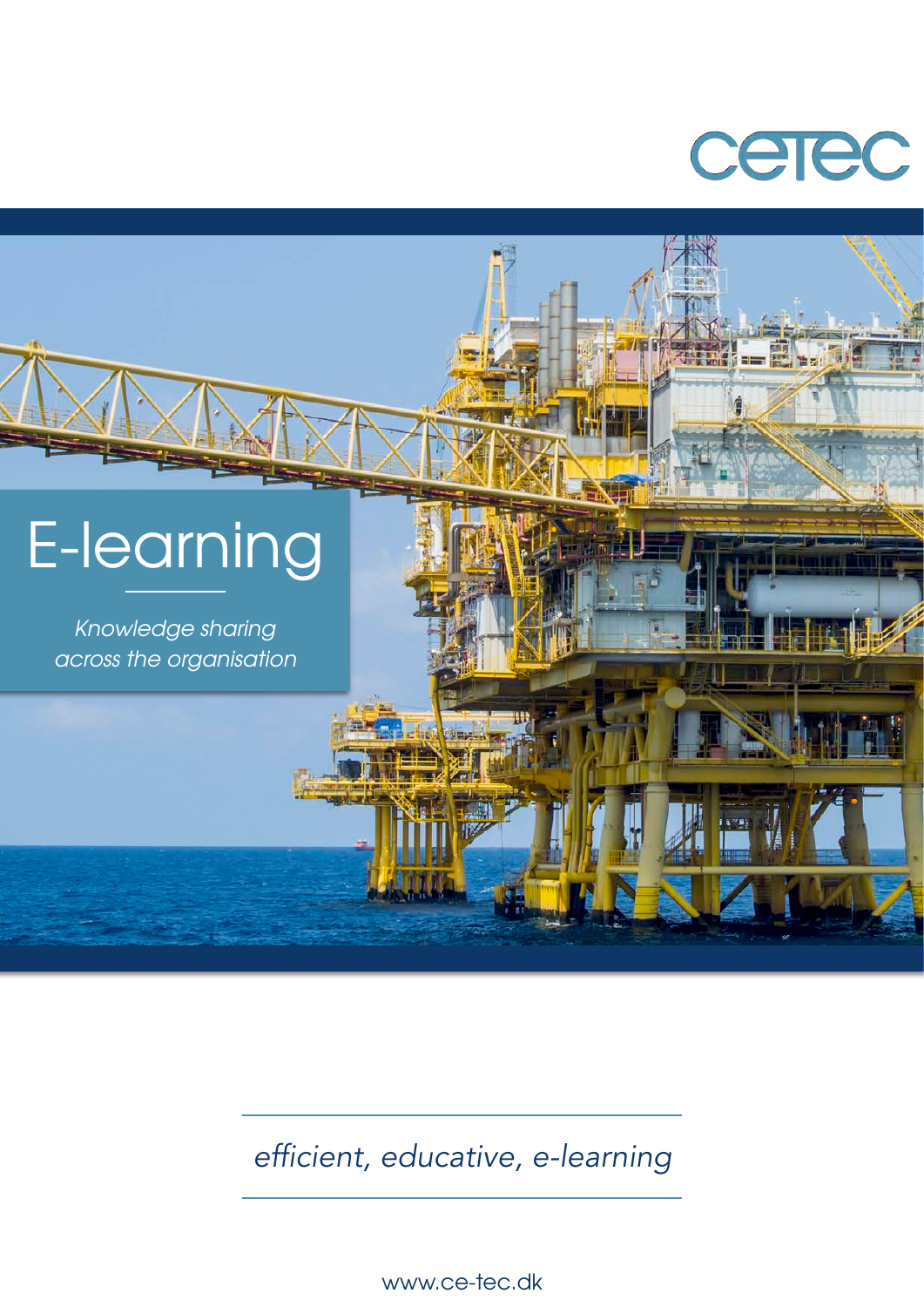# What is e-learning?



### E-learning advantages

*Standardised learning process, delivery consistency* 

*Customised and specialised subjects in a interactive format*

*Easy access to the LMS and you can easily re-take courses*

*Improve performance, decrease material costs*

*Sharp layout & helpful functionality ensure a pleasent user experience in both Danish and English*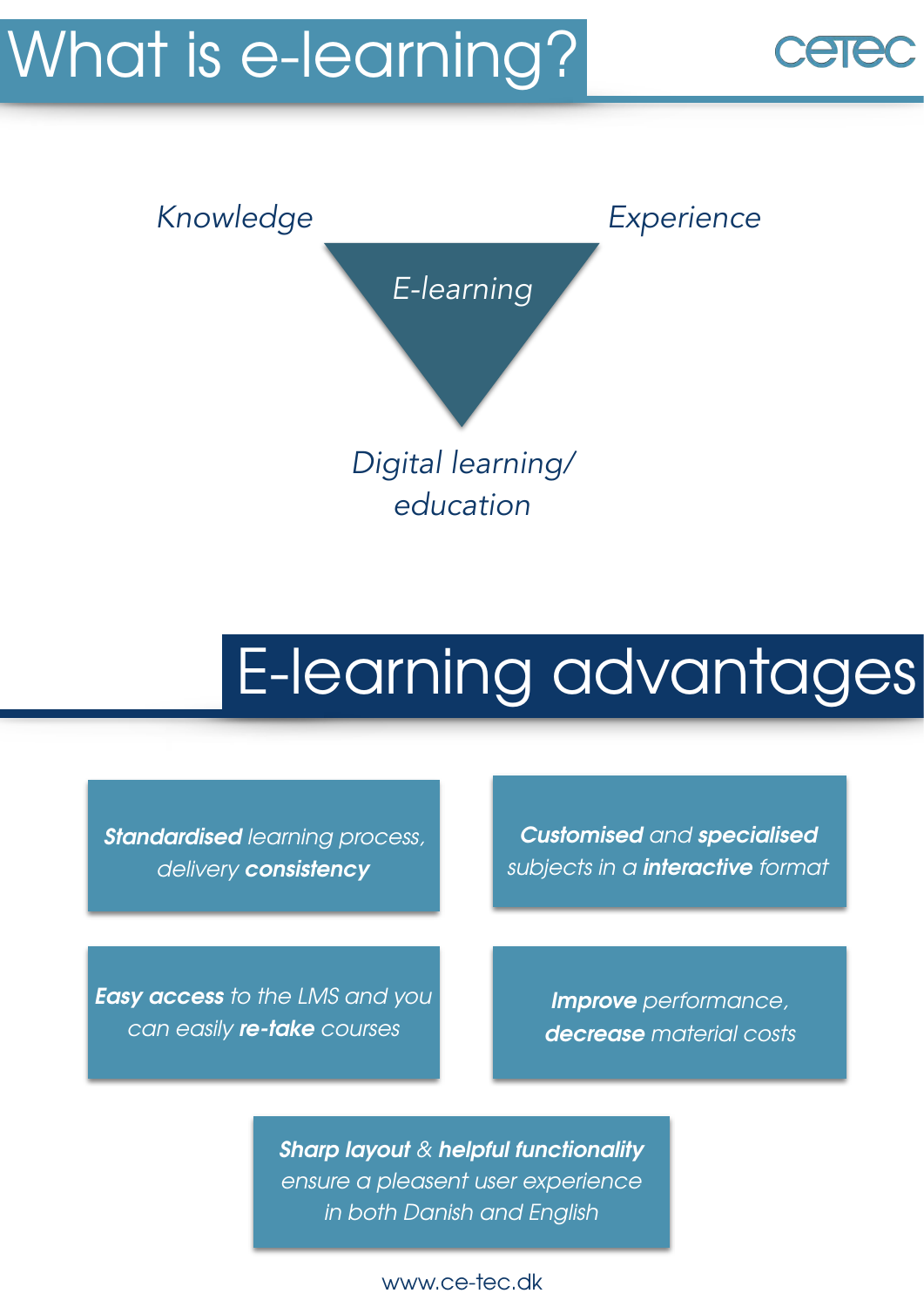### A significant actor in the Danish energy sector is using e-learning material developed by Ce-Tec A/S for CMS PIMS training purposes (see image below):

- The course is in English (both written and voice-over)
- Integrated Danish translation functionality on each slide
- The course ends with a multiple-choice test



### **Examples of possible e-learning content**

| <b>Procedures</b><br>Principles and<br>how-to-read | <b>Documentation</b><br>How to do | Instrumentation, tubing &<br>instruments<br>How to do |
|----------------------------------------------------|-----------------------------------|-------------------------------------------------------|
| <b>HSE</b>                                         | <b>Employee Handbook</b>          | <b>Software introduction</b>                          |
| <b>Introduction</b>                                | <b>Basic company</b>              | Technical tools                                       |
| Refresher                                          | introduction                      | Generel software                                      |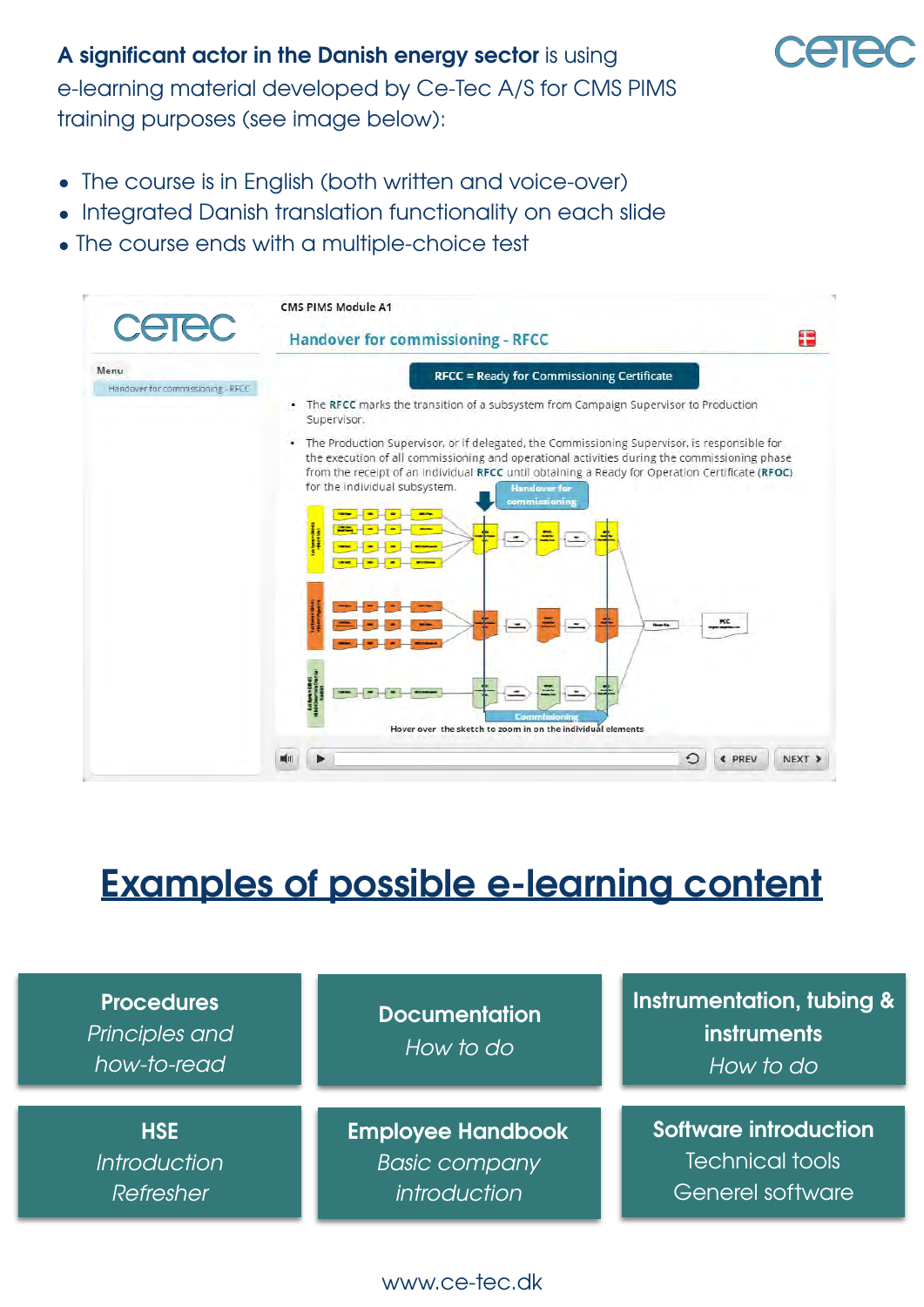# Design

There are almost endless design possibilities, such as:

- *•* Customised content, visuals and even music.
- *•* Multiple language options written and voice-over.
- *•* Interactive elements to improve user experience.
- *•* Integration of videos.
- *•* Optional multiple-choice tests.
- *•* Your company logo on each slide.





## Development

We can help you:

- Transform pre-existing education materials fx. PowerPoint presentations to top-of-the-art e-learning format.
- Develop customised courses from scratch.
- Update current e-learning course material.

### **Examples of cases:**